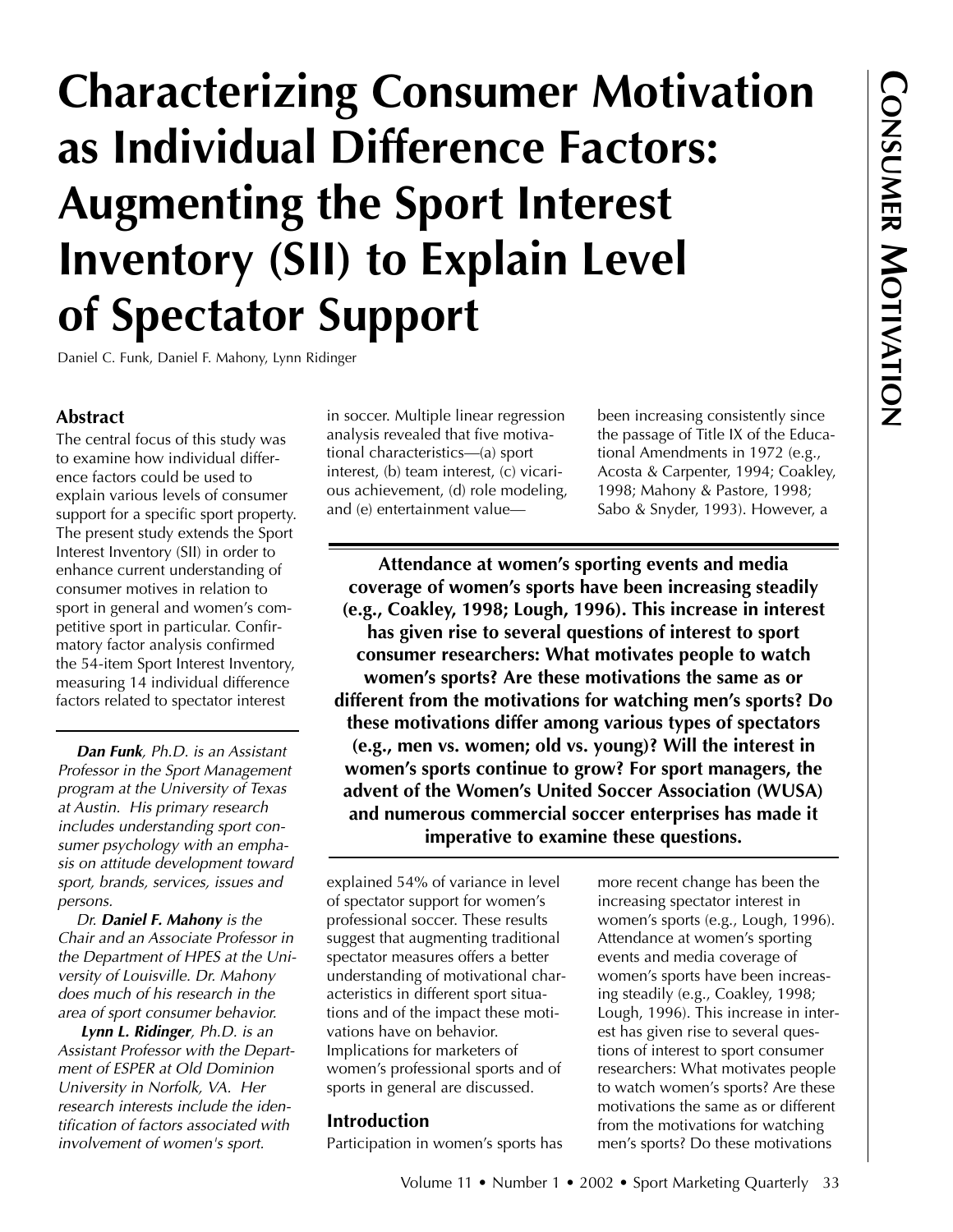differ among various types of spectators (e.g., men vs. women; old vs. young)? Will the interest in women's sports continue to grow?

For sport managers, the advent of the Women's United Soccer Association (WUSA) and numerous commercial soccer enterprises has made it imperative to examine these questions. A better understanding of the factors contributing to spectator motivation is crucial for the continued financial viability and growth of the women's professional sports leagues that have emerged recently in the United States.

#### **Women's World Cup**

Spectator interest in women's professional sports hit a high point in the United States during the 1999 Women's World Cup (WWC). The attendance and media attention exceeded the optimistic projections of those associated with the event (Mitchell, 1999). In fact, the attention paid the team was so extensive that they ultimately were named the "Sportswomen of the Year" by *Sports Illustrated*, marking the first recognition ever for a women's sports team (Bamberger, 1999). While many in the media hypothesized about reasons for the strong interest in the team (e.g., Bernstein, 1999) and whether that interest might be used to help jump-start a new professional women's soccer league in the United States (e.g., Mullen, 1999), only Funk, Mahony, Nakazawa, and Hirakawa (in press) actually attempted to assess scientifically the various motivations of Women's World Cup spectators.

#### **Motivations of Spectators**

#### *General Literature*

The study of motivation in consumer research seems to involve two fundamental challenges. The first is to understand the interrelationships between motives and specific behavior, and the second is to develop a list of consumer motives comprehensive enough to capture the wide variety of motivating forces that stimulate and shape

behavior (Foxall & Goldsmith, 1994). *Motivation* refers to an activated state within a person—consisting of drive urges, wishes, and desires—that leads to goal-directed behavior (Mowen & Minor, 1998). Within the social-psychological viewpoint of sport behavior, motivation has been examined from two different perspectives: (a) as an outcome variable measured in the form of choice, effect, and/or persistent behavior and (b) as an individual difference factor that initiates a sequence of events leading to behavior (Weiss & Chaumeton, 1992). The latter perspective focuses on how individuals who vary in levels of motivational char-

empirical evidence is scant. Moreover, most of the sport spectator literature has focused on just two of these areas—individual motives and identification (Trail et al., 2000). Not only that, but the majority of the literature has examined men's sports or sports in general, rather than women's sports. While claims have been made that the crowds at women's sporting events differ from those at men's sporting events (Lopiano, 1997), there is an absence in the literature of empirical studies attempting to find factors that may be unique to consumers of women's sports. The following section provides a brief discussion of the spectator behavior literature as it applies

**The central purpose of the present research was to identify different motivational factors and to examine their usefulness in explaining various levels of support in a specific sport. However, there appears to be little consensus in the literature as to which factors or combination of factors best explains and predicts the motives and behavior of sport spectators and sport fans. A variety of theories have been set forth in an attempt to explain the appeal of spectator sports (Duncan, 1983; Sloan, 1989; Smith, 1988; Trail, Anderson, & Fink, 2000; Wann, 1995), but empirical evidence is scant.**

acteristics differ on criterion measures of concern (e.g., interest, attitudes, behavior); it is especially relevant for understanding differences in spectator and fan support of managed professional sport teams.

The central purpose of the present research was to identify different motivational factors and to examine their usefulness in explaining various levels of support in a specific sport. However, there appears to be little consensus in the literature as to which factors or combination of factors best explains and predicts the motives and behavior of sport spectators and sport fans. A variety of theories have been set forth in an attempt to explain the appeal of spectator sports (Duncan, 1983; Sloan, 1989; Smith, 1988; Trail, Anderson, & Fink, 2000; Wann, 1995), but

to women's sports in particular and to team sports in general.

#### *Women's Sports*

Several studies have sampled spectators of women's sports to assess various factors including fan satisfaction (Madrigal, 1995), involvement (Kerstetter & Kovich, 1997), commitment (Weiller & Higgs, 1997), and marketing strategy (Antonelli, 1994). However, most of this research applied models or theories that were developed based on men's sports or on sports in general. Few efforts have been made to determine whether there are any factors that may be unique in contributing to consumptive behavior as it applies to women's sports. These studies have focused exclusively on issues pertaining to the spectators at women's sporting events.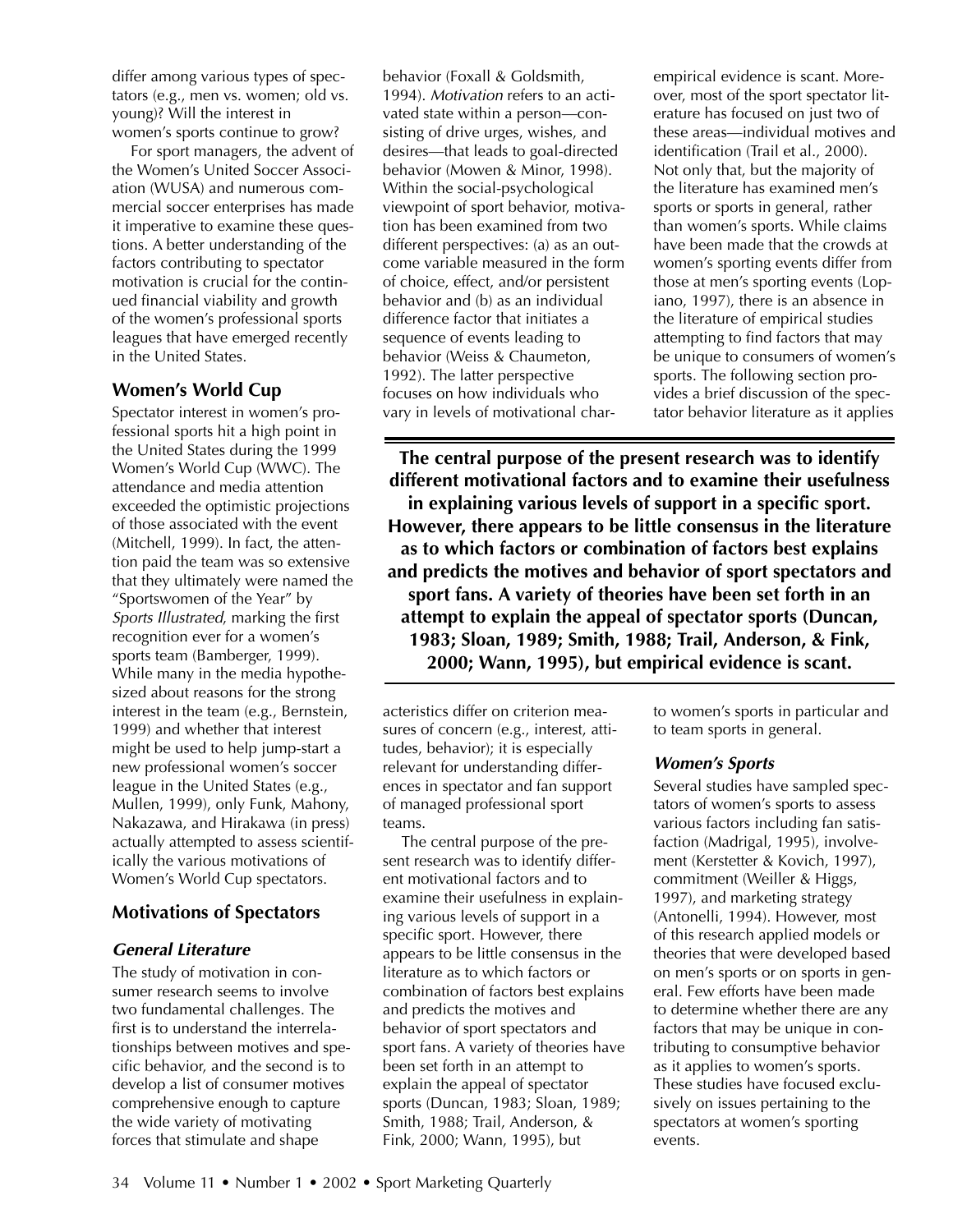**Confirmatory factor analysis supported the instrument's reliability, and regression analysis indicated that six of the motives predicted 34% of the total variance in interest in the tournament (i.e., interest in team, excitement, interest in soccer, vicarious achievement, drama, and support for women's opportunities). Confirmatory factor analysis supported the instrument's reliability, and regression analysis indicated that six of the motives predicted 34% of the total variance in interest in the tournament (i.e., interest in team, excitement, interest in soccer, vicarious achievement, drama, and support for women's opportunities).**

Weiller and Higgs (1997) identified achievement seeking and entertainment as motivations for committed fans of the American Girls Professional Baseball League (AGPBL) of the 1940s. Armstrong (1999) examined factors that influenced attendance of professional women's basketball games in the now-defunct American Basketball League (ABL). She investigated some of the traditional motives and objects of identification found in the literature, along with a few exploratory factors. These new factors included the opportunity to support professional women's basketball and the opportunity to see positive role models. Armstrong's results revealed that entertainment, support of the women's league, the quality of play, the opportunity to see role models, and the players themselves substantially influenced overall attendance. Surprisingly, the opportunity to see role models had only a marginal influential on attendance at professional women's basketball games. In contrast, Funk, Ridinger, and Moorman (2000) reported that support for competitive opportunities for women in sport, players serving as role models, the traditional style of play, the wholesome environment, and the entertainment value of games were rated as being important attendance motives among season-ticket holders and single-game attendees of a Women's National Basketball Association (WNBA) franchise.

Interestingly enough, while the more traditional sport spectator motives have been based on hedonic principles, the new factors that have emerged in preliminary investigations of women's sports are

based more on a utilitarian perspective (Armstrong, 1999; Weiller & Higgs, 1997). Rather than being motivated simply by factors associated with individual pleasure, women's sports fans also may be motivated by the utility or function served by those sports (i.e., providing positive role models for youth and representing an avenue for equal rights that transcends the world of sports).

The general literature addressing sport consumption by spectators continues to evolve. Researchers have investigated a variety of motives and other factors linked to fan behavior; however, few of these studies have focused on or even included women's sports. Funk et al. (in press) used a number of prior studies on spectator motivation (e.g., Kahle, Kambara, & Rose, 1996; Madrigal & Howard, 1999; Sloan, 1989; Sloan, Bates, Davis, & Schwieger, 1987; Wann, 1995) to develop a 30-item Sport Interest Inventory (SII). The SII was used to assess 10 potential motives of spectators attending the 1999 Women's World Cup (WWC), including drama, vicarious achievement, aesthetics, interest in team, interest in player, interest in soccer, national pride, excitement, social opportunities, and support for women's opportunities. The psychometric properties of the SII were tested, drawing upon 1303 spectators at five different venues across the United States during opening-round matches of the 1999 WWC. Confirmatory factor analysis supported the instrument's reliability, and regression analysis indicated that six of the motives predicted 34% of the total variance in interest in the tournament (i.e., interest in team, excitement, interest in soccer, vicarious achievement, drama, and support for women's opportunities). A significant negative relationship between interest in the 1999 WWC and both drama and vicarious achievement was observed.

Open-ended questions also were used to determine whether additional motives existed for women's professional soccer spectators (Funk et al., in press). A qualitative analysis of these open-ended questions indicated four additional factors that emerged to explain spectator motivation in this setting. A number of the spectators made comments suggesting the importance of these factors: (a) The players served as important role models for young children; (b) the entertainment provided at the World Cup was a good value for the money; (c) the event provided a valuable opportunity for family members to bond with one another; and (d) the matches presented a wholesome environment.

The current study attempted to confirm and extend the Sport Interest Inventory by examining the level of continued interest in the U.S. Women's team subsequent to 1999 Women's World Cup. The U.S. Women's team toured the United States and played a number of games as part of the 1999 U.S. Cup. The final game was played in Louisville, Kentucky, in October of 1999. Spectator motive items were generated for 14 possible factors, which included the 10 original fac-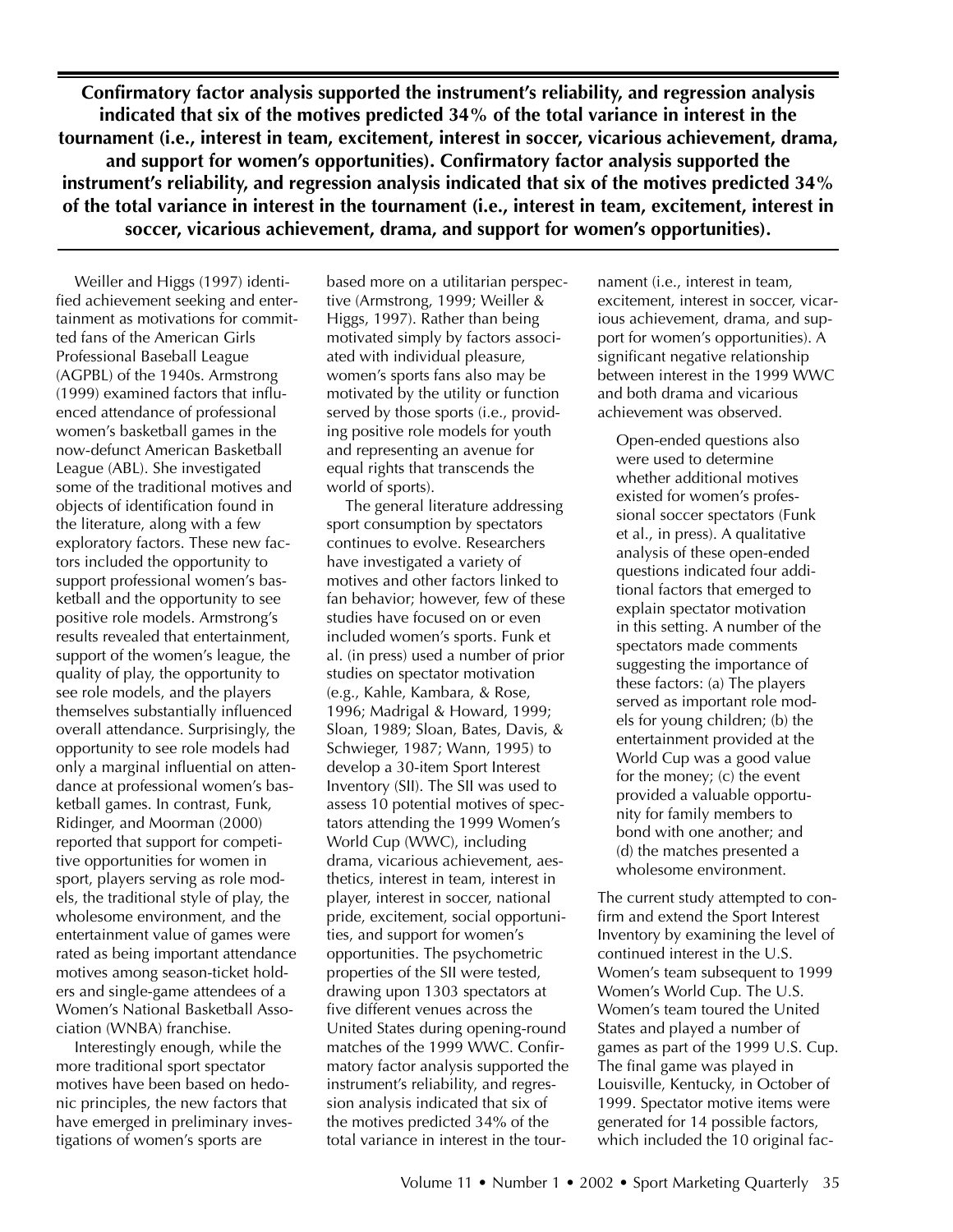**The current study attempted to confirm and extend the Sport Interest Inventory by examining the level of continued interest in the U.S. Women's team subsequent to 1999 Women's World Cup. The U.S. Women's team toured the United States and played a number of games as part of the 1999 U.S. Nike Cup. The final game was played in Louisville, Kentucky, in October of 1999. Spectator motive items were generated for 14 possible factors, which included the 10 original factors examined by the SII plus the additional four factors that emerged from the qualitative analysis done in that study. Hence, the factors examined in the current study were (a) drama, (b) vicarious achievement, (c) aesthetics, (d) interest in team, (e) interest in player, (f) interest in soccer, (g) national pride, (h) excitement, (i) social opportunities, (j) support for women's opportunities, (k) players as role models, (l) entertainment value, (m) bonding with family, and (n) wholesome environment.**

tors examined by the SII plus the additional four factors that emerged from the qualitative analysis done in that study. Hence, the factors examined in the current study were (a) drama, (b) vicarious achievement, (c) aesthetics, (d) interest in team, (e) interest in player, (f) interest in soccer, (g) national pride, (h) excitement, (i) social opportunitor). The SII was distributed to males and females aged 12 and older. The surveyors randomly selected sections in the stands at each venue and approached spectators at their seats before the first match and between matches. Efforts were made to include a broad representation of the people sitting in each section, and no more than two Joreskog and Sorbom's LISREL 8.3 (1999) to purify the scale and to estimate how well the 42 scale items represented 14 latent motivational factors.1 Per Kline's (1998) recommendation, five fit indices were used to evaluate the model's fit ((2/*df*, RMSEA, NNFI, CFI, SMRM). Alpha coefficients were computed to examine the interrelia-

**Well over half (61%) of the spectators in the sample were female, and the mean age of all spectators was 31. The mean age of the females (29.0) was significantly lower than that of the males (34.0), indicating the presence of a younger female audience. The modal response (MODE = 15) indicated that a vast number of attendees were young, Caucasian females who lived in Louisville, Kentucky, and attended in groups of approximately six persons. While these individuals indicated a high interest in the 1999 FIFA Women's World Cup, they generally had no history of attending men's or women's soccer games in person. They considered soccer to be their favorite sport, and had played in organized soccer for 7 years.**

ties, (j) support for women's opportunities, (k) players as role models, (l) entertainment value, (m) bonding with family, and (n) wholesome environment.

# **Methodology**

## *Procedures*

The data for the current study were collected using the following procedures. Spectators attending the 1999 U.S. Cup on October 10, 1999, in Louisville, Kentucky, were surveyed. The SII questionnaire contained 15 behavioral and demographic items in addition to the 42 items measuring 14 individual difference factors (three items per facpersons per party were given the survey. Participation was voluntary, so those who chose not to participate were replaced; however, a surveyor's request was rarely rejected. It took respondents approximately 15 minutes to complete the questionnaire. A sample of 580 spectators received the SII. Of these, 520 surveys were returned, for a response rate of 90%. Of the collected surveys, 504 were usable, for a final response rate of 86%.

## *Analysis*

Descriptive statistics were utilized to develop a general profile of spectator characteristics. A confirmatory factor analysis was conducted using

bility of the derived factors and were reported along with factor means and standard deviations. Multiple linear regression analysis was employed to examine the relationship between the 14 factors and spectator support level. An individual's spectator support level was derived from five Likert-type scales with end points ranging from 1 to 4 and 1 to 7. Respondents were asked to rate (a) their level of interest in women's soccer, (b) their degree of interest in the 1999 Women's World Cup, (c) the number of years they had been fans of soccer, (d) their knowledge of the rules of soccer, and (e) how often they watched soccer on television.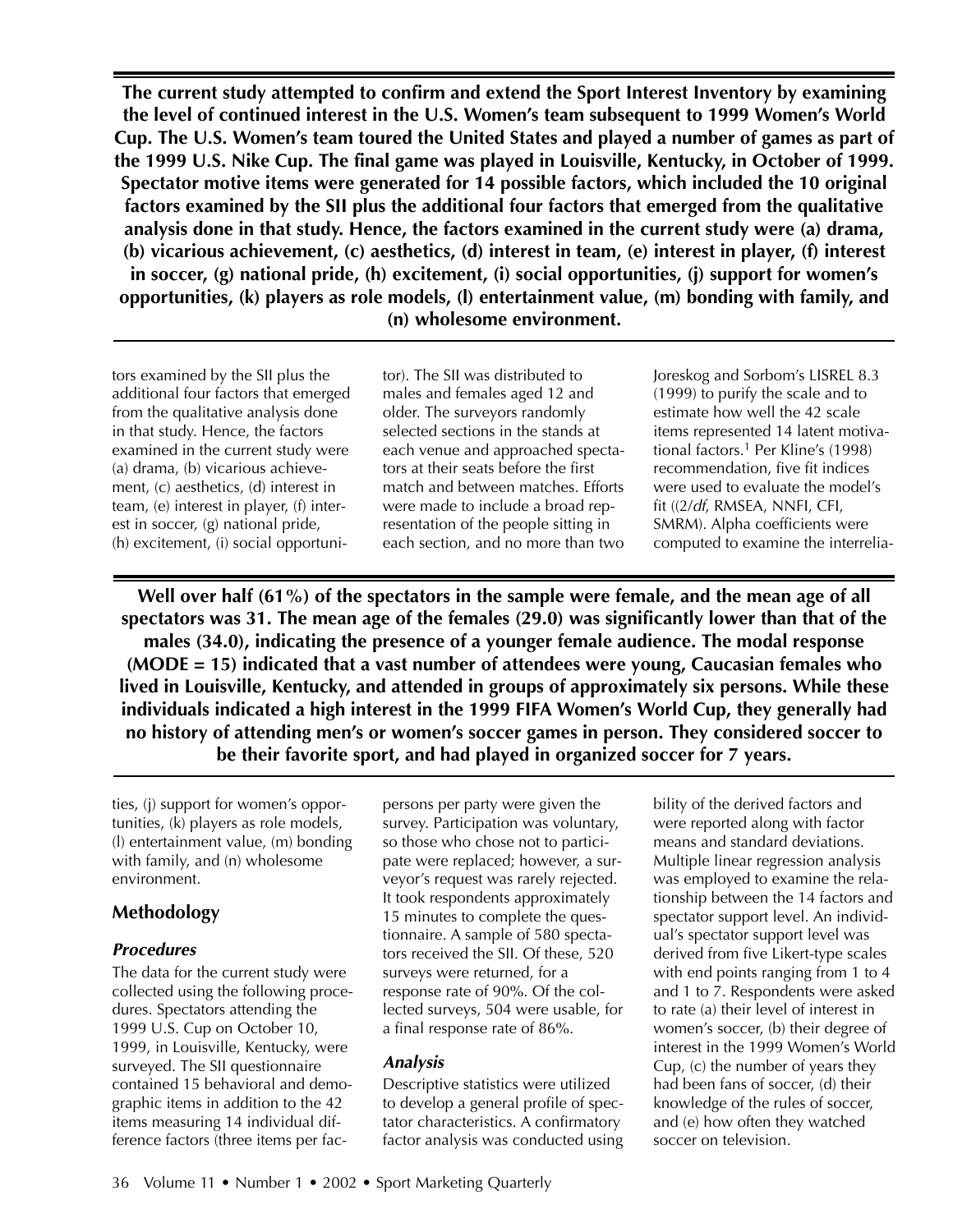# **Table 1**

*Means, Standard Deviations, and Cronbach Alphas for Spectator Motives and Spectator Level of Support for Soccer*

| M<br>Spectator motives<br>SD<br>a           |      |     |     |
|---------------------------------------------|------|-----|-----|
| Role model (ROLE)                           | 4.58 | .71 | .88 |
| Excitement (EXC)                            | 4.34 | .70 | .81 |
| Drama (DRAMA)                               | 4.29 | .74 | .74 |
| Wholesome environment (WHOENV)              | 4.28 | .72 | .83 |
| Entertainment value (ENTV)                  | 4.17 | .84 | .88 |
| Interest in soccer (SOCCER)                 | 4.16 | .95 | .87 |
| Interest in team (TEAM)                     | 4.08 | .77 | .78 |
| Support women's opportunity in sport (SWOS) | 3.98 | .87 | .82 |
| Bonding with family (BON)                   | 3.79 | .98 | .87 |
| National pride (PRIDE)                      | 3.81 | .83 | .70 |
| Vicarious achievement (VIC)                 | 3.77 | .93 | .84 |
| Socialization (SOCIAL)                      | 3.33 | .83 | .64 |
| Interest in player (PLAYER)                 | 2.78 | .92 | .82 |
| Aesthetics (AESTH)                          | 4.21 | .76 | .76 |
| Spectator support level                     | 3.83 | .79 | .78 |

number of attendees were young, Caucasian females who lived in Louisville, Kentucky, and attended in groups of approximately six persons. While these individuals indicated a high interest in the 1999 FIFA Women's World Cup, they generally had no history of attending men's or women's soccer games in person. They considered soccer to be their favorite sport, and had played in organized soccer for 7 years.

# **Results**

# *Behavioral Profile*

Well over half (61%) of the spectators in the sample were female, and the mean age of all spectators was 31. The mean age of the females (29.0) was significantly lower than that of the males (34.0), indicating the presence of a younger female audience. The modal response  $(MODE = 15)$  indicated that a vast

**Table 2**

*Correlation Matrix of Involvement Antecedents From Standardized Phi Matrix (N = 300)*

| <i>Note.</i> swos = Support Women's Opportunity in Sport |
|----------------------------------------------------------|
| vic = Vicarious Achievement                              |
| bon = Family Bonding                                     |
| social = Socialization                                   |
| player = Interest in a Specific Player                   |
| $a$ esth = Aesthetics                                    |
| $soccer = Interest$ in Sport of Soccer                   |
| pride = National Pride                                   |
| supp = Soccer Support Level                              |
| $exc = Excitement$                                       |
| role = Role Model                                        |
| drama = Drama                                            |
| enty = Entertainment Value                               |
| team = Interest in the Team                              |
| whoeny = Wholesome Environment                           |
|                                                          |

In addition, spectators indicated they possessed a high level of soccer knowledge and a strong understanding of the rules. Of the sample, 45% indicated gender was not an important factor in their preference for watching soccer. Taken together, these results indicate that the event drew a young group of Caucasian spectators who had been soccer fans for many years. The spectators attended in groups, often with family members and friends.

## *Scale Analysis*

Internal consistency measures were computed for each of the 14 factors from the overall purified sample (*N*  $= 432$ ) and ranged from ( $= .64$  to (  $= .91$ . Only the SOCIAL  $((= .64)$ dimension was below the .70 benchmark (Nunnally & Bernstein, 1994). The means, standard deviations, and Cronbach alphas for the sample are reported in Table 1. The means for each construct ranged from 2.78 for PLAYER to 4.58 for ROLE. Standard deviations ranged from .70 to .98. It is interesting to note that the four factors added to the SII examined by Funk et al. (in press)—ROLE, WHOENV, ENTV, and BON—were rated as the first, fourth, fifth, and ninth most important factors, respectively. These results appear to support the addition of these four factors to the SII. A correlation matrix was computed and is reported in Table 2. Examination of the correlation matrix (see Table 2) revealed moderate discriminant validity among the 14 factors. All correlation coefficients except three were well below the *r* < .85 ceiling (Kline, 1998).

## *Confirmatory Factor Analysis*

The results of the confirmatory factor analysis revealed that the Sport Interest Inventory was psychometrically sound and confirmed the existence of 14 unique factors related to women's professional soccer. The results of the confirmatory factor analysis are presented in Table 3, and the regression model is presented in Table 4. See the Appendix A for detailed discussion. While the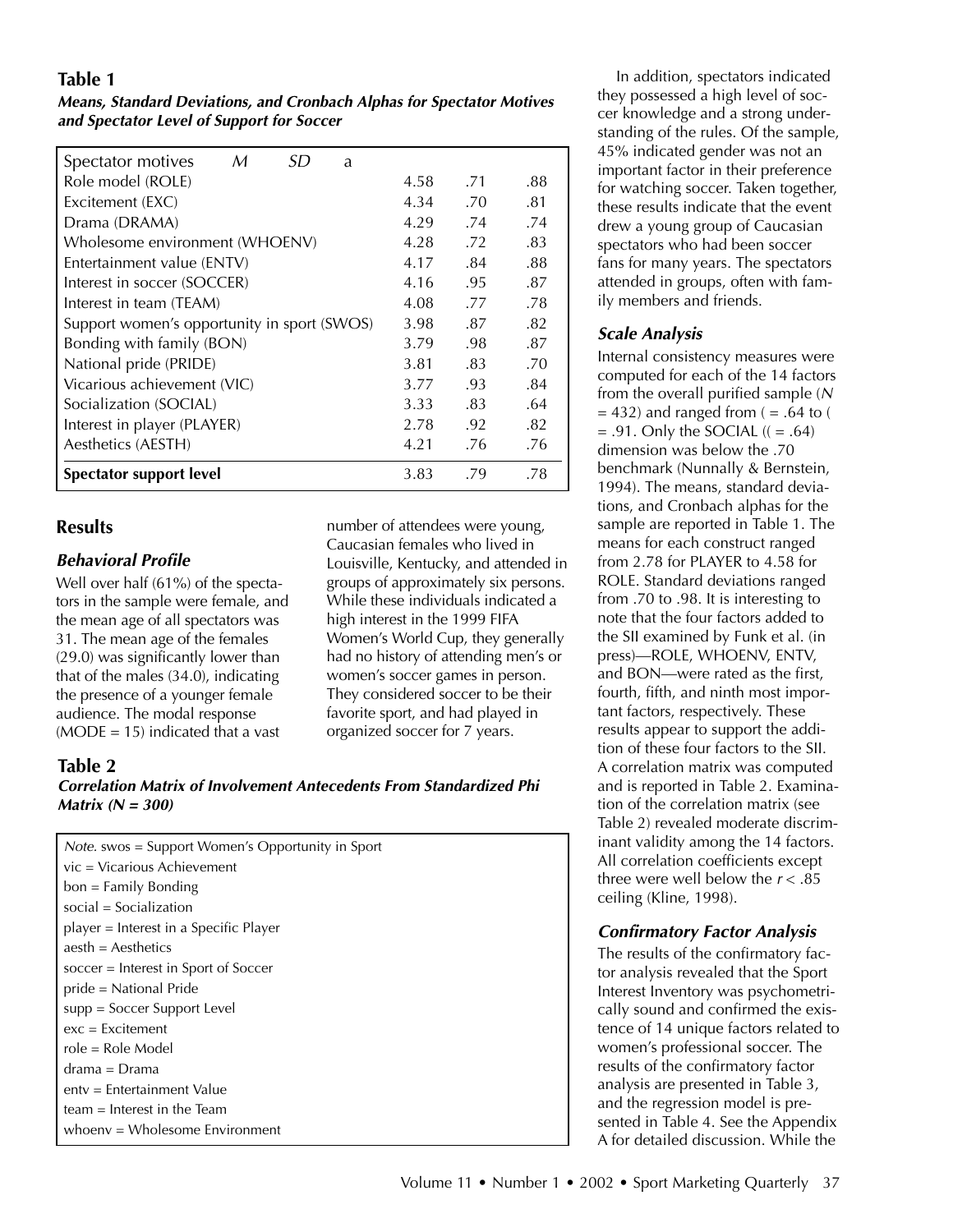#### **Table 3**

#### *Results of Confirmatory Factor Analysis: Factor Loadings for Individual Items, Path Coefficients, t-Values, and Average Variance Explained by Latent Factors*

| Item                                                                                    | Factor<br>loadings | Lambda X | t-values | Avg. var.<br>explained |
|-----------------------------------------------------------------------------------------|--------------------|----------|----------|------------------------|
| Interest in soccer (SOCCER)                                                             |                    |          |          | 77%                    |
| First and foremost, I consider myself a fan of soccer.                                  | .68                | .86      | 20.53    |                        |
| I love to follow the game of soccer.                                                    | .80                | .87      | 23.53    |                        |
| I am a huge fan of soccer in general.                                                   | .84                | .95      | 24.32    |                        |
| <b>Vicarious achievement (VIC)</b>                                                      |                    |          |          | 67%                    |
| When my favorite team wins, I feel my status as a fan increases.                        | .43                | .70      | 14.68    |                        |
| I feel a sense of accomplishment when my team wins.                                     | .74                | .88      | 21.32    |                        |
| When my team wins, I feel a personal sense of achievement.                              | .80                | .96      | 22.61    |                        |
| Excitement (EXC)                                                                        |                    |          |          | 60%                    |
| I find the U.S. Cup matches very exciting.                                              | .51                | .60      | 16.53    |                        |
| I enjoy the excitement surrounding a U.S. Cup match.                                    | .60                | .63      | 18.42    |                        |
| I enjoy the high level of excitement during the U.S. Cup competition.                   | .69                | .70      | 20.57    |                        |
| Interest in team (TEAM)                                                                 |                    |          |          | 54%                    |
| I consider myself to be a big fan of my favorite U.S. Cup team.                         | .54                | .73      | 17.28    |                        |
| Compared to how I feel about other sports teams, the Women's U.S. Cup team              | .51                | .69      | 16.67    |                        |
| is very important to me                                                                 |                    |          |          |                        |
| I am a loyal fan of my favorite U.S. Cup team no matter if they are winning or losing.  | .56                | .66      | 17.77    |                        |
| Supporting women's opportunity in sport (SWOS)                                          |                    |          |          | 62%                    |
| I attend the U.S. Cup games because I believe it is important to support women's sport. | .52                | .74      | 16.54    |                        |
| I see myself as a major supporter of women's sports.                                    | .59                | .81      | 18.17    |                        |
| Attending the U.S. Cup demonstrates my support for women's sport in general.            | .75                | .81      | 21.58    |                        |
| <b>Aesthetics (AESTH)</b>                                                               |                    |          |          | 57%                    |
| There is a certain natural beauty to the game of soccer.                                | .68                | .75      | 20.57    |                        |
| I enjoy the gracefulness associated with the sport of soccer.                           | .75                | .77      | 20.37    |                        |
| Successful plays and strategies performed by the players are an important component     | .32                | .54      | 12.09    |                        |
| of the soccer game being enjoyable.                                                     |                    |          |          |                        |
| <b>Social opportunities (SOCIAL)</b>                                                    |                    |          |          | 45%                    |
| I like to talk with other people sitting near me at the U.S. Cup soccer games.          | .17                | .44      | 8.03     |                        |
| The U.S. Cup soccer games give me a great opportunity to socialize with other people.   | .77                | .86      | 17.17    |                        |
| I attend the U.S. Cup because of the opportunities to socialize.                        | .42                | .72      | 12.82    |                        |
| National pride (PRIDE)                                                                  |                    |          |          | 45%                    |
| I attend the U.S. Cup to support my country's team.                                     | .32                | .62      | 11.83    |                        |
| When my country's team wins, I feel proud to be a citizen.                              | .63                | .77      | 17.86    |                        |
| Patriotism is a big reason I attend the U.S. Cup.                                       | .41                | .70      | 13.71    |                        |
| Drama (DRAMA)                                                                           |                    |          |          | 52%                    |
| I prefer watching a close game rather than a one-sided game, even when my favorite      | .50                | .71      | 15.17    |                        |
| U.S. Cup team is playing.                                                               |                    |          |          |                        |
| I like watching matches where the outcome is uncertain.                                 | .35                | .52      | 12.39    |                        |
| A close match between two teams is more enjoyable than a blowout.                       | .72                | .73      | 18.39    |                        |
| Interest in player (PLAYER)                                                             |                    |          |          | 60%                    |
| I tend to follow individual players more than the team.                                 | .58                | .77      | 16.92    |                        |
| I am more a fan of individual players than I am of the team.                            | .69                | .88      | 18.74    |                        |
| The main reason I attend the U.S. Cup is to cheer for my favorite player.               | .53                | .79      | 16.05    |                        |
| Role model (ROLE)                                                                       |                    |          |          | 71%                    |
| U.S. Cup players provide inspiration for girls and boys.                                | .68                | .68      | 20.53    |                        |
| I think U.S. Cup players are good role models for young girls and boys.                 | .80                | .65      | 23.53    |                        |
| The U.S. Cup players provide inspiration for children.                                  | .84                | .69      | 24.32    |                        |
| Entertainment value (ENTV)                                                              |                    |          |          | 73%                    |
| The U.S. Cup is affordable entertainment.                                               | .73                | .79      | 21.63    |                        |
| The U.S. Cup is great entertainment for the price.                                      | .84                | .78      | 23.97    |                        |
| I attended the U.S. Cup because it is an entertaining event for a reasonable price.     | .61                | .76      | 18.82    |                        |
| <b>Wholesome environment (WHOENV)</b>                                                   |                    |          |          | 62%                    |
| I like attending the U.S. Cup because it is good, clean fun.                            | .63                | .65      | 19.43    |                        |
| There is a friendly, family atmosphere at the U.S. Cup.                                 | .64                | .66      | 19.51    |                        |
| I value the wholesome environment evident at the U.S. Cup.                              | .60                | .69      | 18.62    |                        |
| Family bonding (BON)                                                                    |                    |          |          | 69%                    |
| I enjoy sharing the experience of attending the U.S. Cup with family members.           | .68                | .83      | 19.89    |                        |
| Attending the U.S. Cup gives me a chance to bond with my family.                        | .76                | 1.00     | 21.52    |                        |
| An important reason why I attend the U.S. Cup is to spend time with my family.          | .62                | .93      | 18.71    |                        |
|                                                                                         |                    |          |          |                        |

*Note.* Factor loadings represent the squared multiple correlation coefficients for manifest indicators. For example, the latent variable Family Bonding accounts for 68% of the variance in scale item "I enjoy sharing the experience of attending the U.S. Cup with family members." Lamba X's are the standardized measurement paths for each parameter from the Lambda Matrix. The average variance extracted is the average amount of variance that the latent factor explains in all three of the scale items used to measure the construct.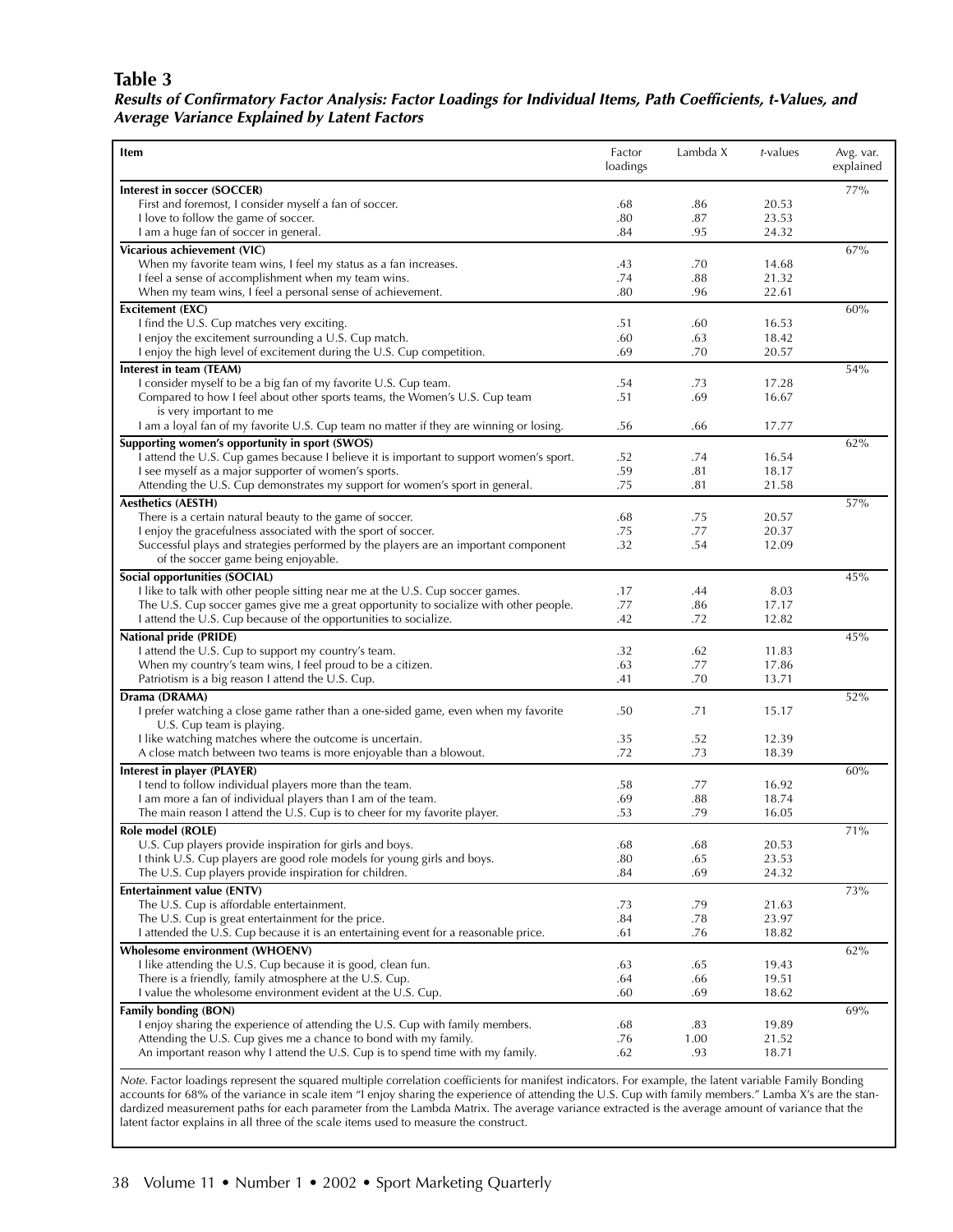| Table 4                                                                 |  |
|-------------------------------------------------------------------------|--|
| Regression of Spectator Support Level on Fourteen Motives ( $N = 504$ ) |  |

| <b>Variable</b>                                                                        | b      | <b>SE</b> | b        |  |  |
|----------------------------------------------------------------------------------------|--------|-----------|----------|--|--|
| <b>SOCCER</b>                                                                          | .47    | .04       | $.57*$   |  |  |
| <b>TEAM</b>                                                                            | .41    | .06       | $.40*$   |  |  |
| <b>VIC</b>                                                                             | $-.09$ | .04       | $-.11$ * |  |  |
| <b>ROLE</b>                                                                            | $-.13$ | .06       | $-.12*$  |  |  |
| <b>ENTV</b>                                                                            | .09    | .04       | $.10*$   |  |  |
| <b>WHOENV</b>                                                                          | $-.11$ | .07       | $-.10$   |  |  |
| <b>PRIDE</b>                                                                           | $-.05$ | .04       | $-.06$   |  |  |
| <b>BON</b>                                                                             | .03    | .03       | .04      |  |  |
| EXC                                                                                    | $-.05$ | .06       | $-.05$   |  |  |
| <b>DRAMA</b>                                                                           | $-.03$ | .04       | $-.04$   |  |  |
| <b>AESTH</b>                                                                           | .04    | .05       | $-.04$   |  |  |
| <b>SWOS</b>                                                                            | .03    | .04       | .04      |  |  |
| PLAYER                                                                                 | $-.01$ | .03       | $-.02$   |  |  |
| <b>SOCIAL</b>                                                                          | $-.01$ | .03       | $-.02$   |  |  |
| Note, Full Model: $R^2 = 54$ : Adjusted $R^2 = 52$ : $F = 40.33$ , $p < .01$ df = 503. |        |           |          |  |  |

*Note.* Full Model: *R*<sup>2</sup> = .54; Adjusted *R*<sup>2</sup> = .52; *F* = 40.33, *p* < .01 *df* = 503.  $AESTH = aesthetics, BON = family bonding, DRAMA = drama, EXC = excitement,$  $ENTV =$  entertainment value,  $PLAY =$  interest in players,  $PRIDE =$  national pride, ROLE = role modeling, SOCCER = interest in soccer, SOCIAL = social opportunities, SWOS = support for women's opportunities, TEAM = interest in team, VIC = vicarious achievement, WHOENV = wholesome environment.\**p* < 05.

14 dimensions explained 67% of the variance, National Pride and Socialization each had a single item that should be reworded to increase the predictive validity. Overall, these results validate the SII's predictive ability in measuring unique motives using a survey questionnaire. Once the SII was confirmed, multiple linear regression was employed to examine the relative importance of the 14 factors to level of spectator support in women's soccer.

# *Regression Analysis*

Since the goal of the present study was to explain the spectator support level among those attending the 1999 U.S. Cup, simultaneous regression was employed to examine the 14 motives (Stevens, 1998). The mean response for spectator support level was 3.83 (*SD* = .79), and the interreliability measure was  $( = .78.$  The correlation matrix for the independent and dependent variables is presented in Table 2. The regression model is presented

in Table 3 and indicates that 54%  $(R<sup>2</sup> = .54)$  of the variance in spectator support level was explained by SOCCER, TEAM, VIC, ROLE, and ENTV ( $F = 40.33$ ,  $df = 503$   $p < .01$ ). Examination of the Beta coefficients revealed that SOCCER  $(b = .47)$  was the most influential with regard to spectator support level, followed closely by TEAM  $(b = .41)$  and, to a lesser degree,  $VIC$  ( $b = .09$ ), ROLE (*b* =-.13), and ENTV (*b* = .09). Assumptions of multiple regression were examined and indicated the residuals did not deviate from a normal distribution, were constant in variance, and were not correlated with the independent variable. The R-square value  $(R^2 = .54)$ , adjusted  $(R^2 = .52)$ , and the small standard error (*SD* = .70) indicated the model was robust (Stevens, 1998). Moreover, the 54% of the variance in support level predicted in the current study represents a considerable improvement over the 35% of interest in the Women's World Cup predicted by Funk et al. (in press).

# **Discussion**

The current study clearly builds and expands on the contributions made by the Funk et al. (in press) study. Therefore, the results of this study have implications for both sport marketers and sport marketing researchers. While the current study focused on U.S. Cup spectators, the results of this study can still be used to better understand sport spectators in a number of settings, particularly those involving women's sports. This study makes important contributions in that it (a) expands the understanding of sport spectator motivation beyond the traditional motives; (b) provides a more complete scale for examining the motives of spectators at women's sporting events; and (c) provides suggestions for marketing a variety of sport events, particularly the games of the new WUSA.

#### *Augmenting Traditional Motives to Better Understand Sport Spectators*

The Sport Interest Inventory extends the available knowledge of potential motives useful in determining the type and level of support for women's professional soccer in particular and for team sport in general. In addition to examining traditional spectator motives (e.g., drama, vicarious achievement), the study utilized other motives, including (a) players serving as role models, (b) entertainment value, (c) bonding with family, (d) supporting women's opportunity in sport, and (e) the presence of a wholesome environment at games. All of these factors were confirmed through the use of factor analysis. It is interesting to note that players as role models  $(M = 4.58)$  was identified by the spectators as being the most important factor. The mean importance of entertainment value  $(M = 4.17)$  and wholesome environment ( $M = 4.28$ ) was higher than that of such factors as interest in soccer ( $M = 4.16$ ) and interest in the team  $(M = 4.08)$ , while that of family bonding  $(M = 3.79)$  was higher than that of such factors as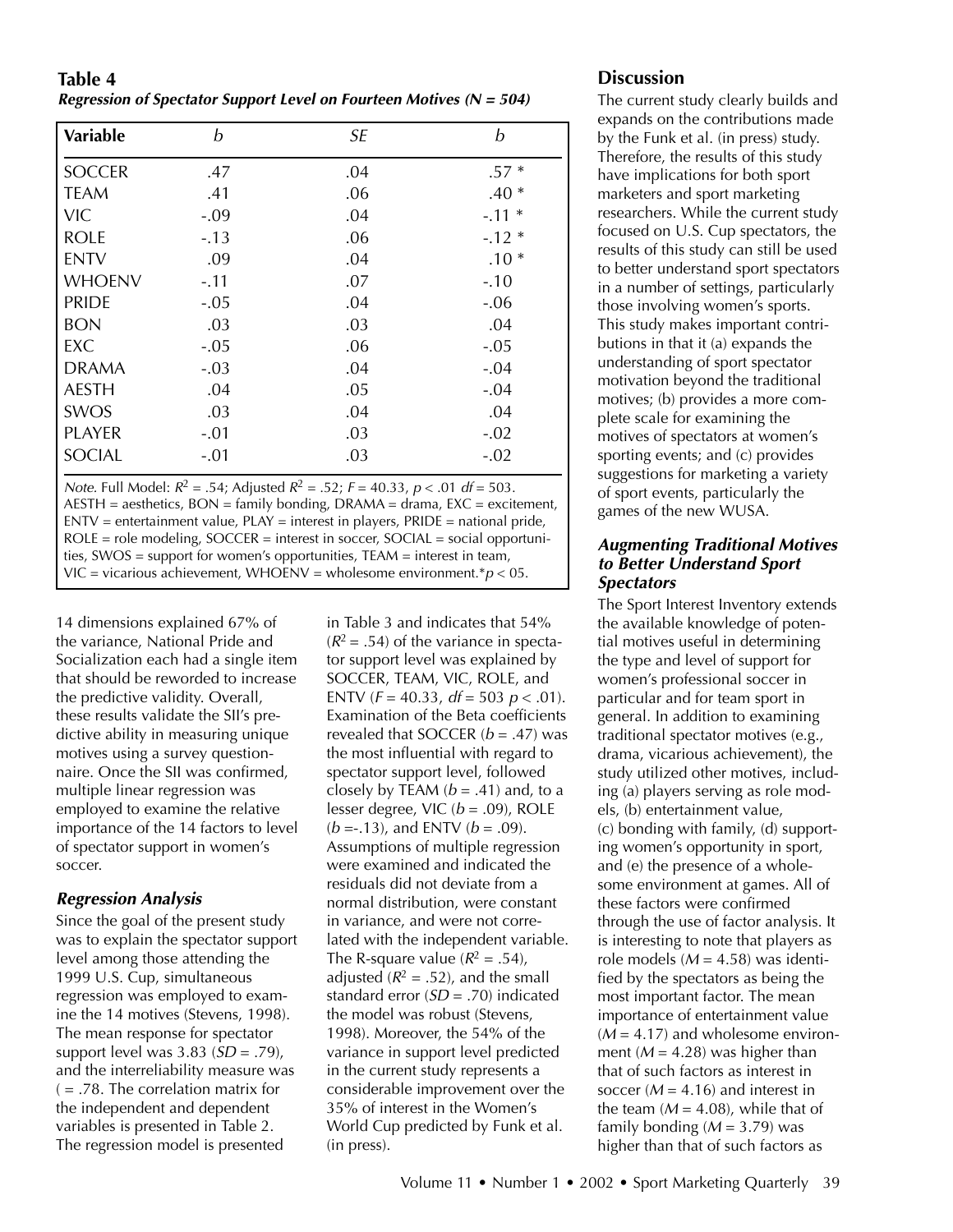vicarious achievement (*M* = 3.77).

Although many of these differences are small, the results do suggest that, at least in this particular sport setting, there are some new factors that are at least as important as some of the traditional ones. Moreover, these new factors can be

requiring only 15 minutes to complete, and can be adapted for use in a variety of settings. In particular, the factors and items utilized in the SII could very easily be adapted to other women's sport events and soccer events. The confirmation of the instrument's psychometric prop-

increasingly are concerned with reaching their "consumers." It is the sport organization's responsibility to demonstrate that the sport event's consumers match the sponsor's consumers; creating motivational profiles is one way to do so. For example, the entertainment value

**This study makes important contributions in that it (a) expands the understanding of sport spectator motivation beyond the traditional motives; (b) provides a more complete scale for examining the motives of spectators at women's sporting events; and (c) provides suggestions for marketing a variety of sport events, particularly the games of the new WUSA.**

used to examine sport spectators in variety of settings. In fact, it might be particularly interesting to examine the importance of these factors at male sporting events, where prices are much higher and the role-model status of players has frequently been questioned. In addition, the results suggest that further research is needed to continue the search for important spectator motives and that such research may be quite fruitful.

#### *Examining Motives of Spectators at Women's Sporting Events*

The current study extends the work of Funk et al. (in press) by providing a more complete scale for understanding spectator motivations. The SII received further support for its construct validity, and its psychometric properties were again confirmed as reliable. Moreover, the 14 motives represented 67% of the variance in the scale items of the SII, an improvement over the 60% predicted in Funk et al. Furthermore, the results of the regression analysis indicated that interest in the sport of soccer, interest in team, vicarious achievement, players serving as role models, and entertainment value explained 54% of the variance in spectator support level. Again, this represents an improvement over the SII presented by Funk et al.

The SII can be a valuable tool for both future researchers and practitioners. The scale is relatively short,

erties, completed in two separate studies, should increase researchers' and practitioners' comfort with using these items. While more research is still needed relative to the factors motivating sport spectators, the SII provides future researchers with a number of potential factors to examine in various spectator sports and provides those researchers with statistically supported items to measure those factors.

The SII is a meaningful tool for sport organizations, enabling them to better understand the motivations of spectators who attend their events. This has a number of potential applications. First, the SII can be used in developing content for advertising campaigns. Understanding why fans are interested in a sporting event makes it much easier to determine what kind of advertisement content to include in promotional materials for that event. For example, a sport marketer can use the SII to measure the relative importance of the various objects of attachment (e.g., team, sport, player) and can then focus his or her advertising efforts on the most critical object of attachment. Second, the SII can be used in determining how to present the event in the sport facility. The presentation of the event involves a variety of aspects, including the music that is played and the half-time entertainment. Third, a motivational profile of spectators can be used in the sale of sponsorships. Corporate sponsors

attendees attribute to the event might align with businesses that emphasize product value in promotional marketing campaigns.

# *Providing Suggestions for Marketing Sport Events*

Finally, the authors believe the current study provides a number of suggestions for the marketing of women's sports. In particular, the results of the study would be particularly helpful to those organizing the new professional women's soccer league in the United States, the WUSA. A number of suggestions emerge upon examining the means for the 14 motivational factors. First of all, it is important to continue to convince the public that female soccer players are good role models. This has implications both for the way that teams market these players and for the way that the players market themselves. League officials must stress to the athletes the importance of maintaining a positive public image and must convey to them the impact this image has on the success of the league.

Second, league marketers must focus on providing entertainment for the fans both relative to the game itself and during breaks in the game. The spectators at the U.S. Cup indicated entertainment was the second most important motivational factor to them, which suggests that simply presenting the game itself, without ancillary entertainment, would be insufficient for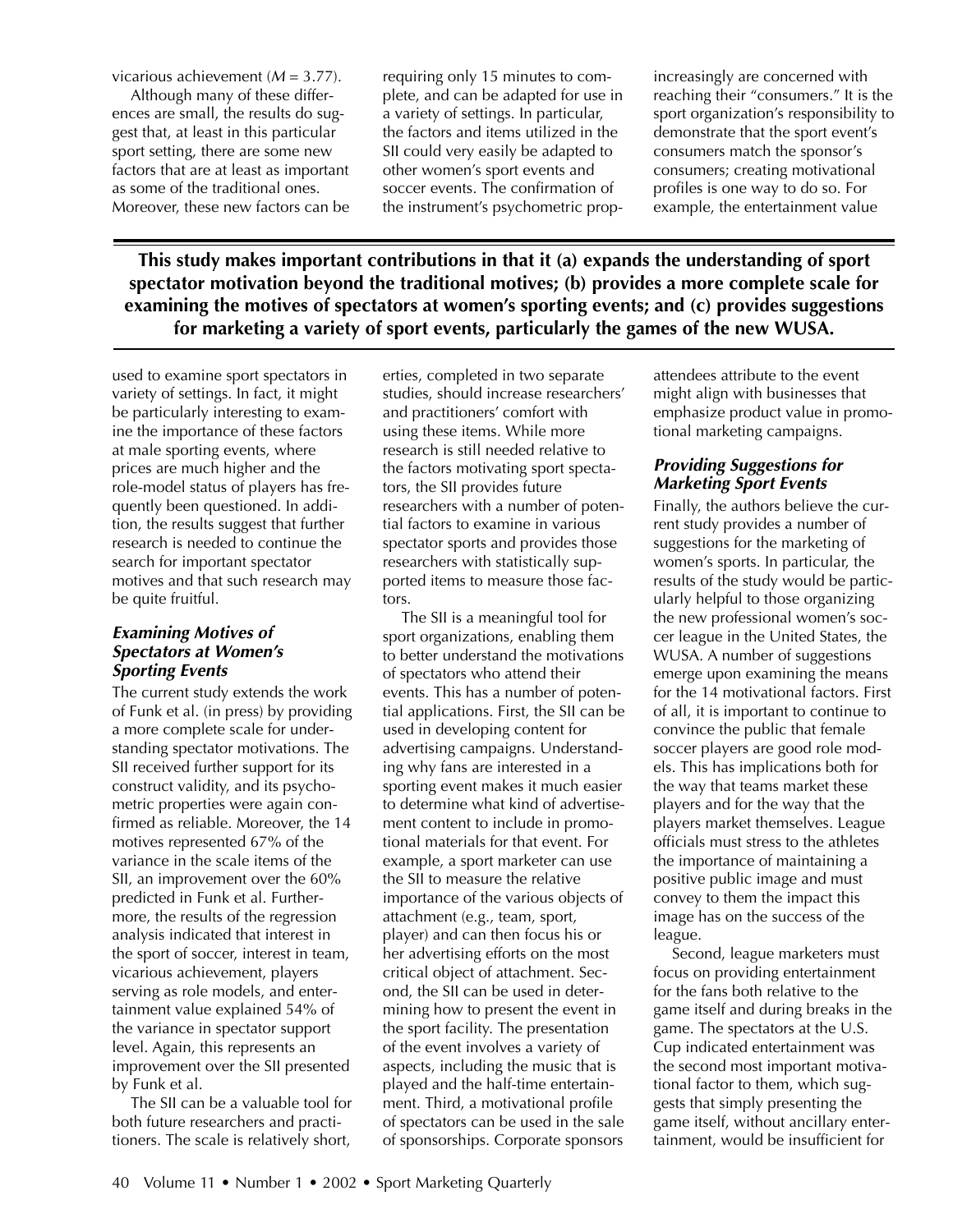the fledgling league. However, fans also indicated the importance of drama and of their interest in soccer. Therefore, providing highquality, exciting soccer games would be essential.

Third, the spectators indicated that the wholesome environment at the game was important to them. This has implications for a variety of decisions made by marketers and promoters, including the type of entertainment provided at the game and the music played in the stadium. For example, XFL-style cheerleaders clearly would not be a welcome addition in the eyes of many WUSA fans.

Fourth, the league must maintain reasonable prices. Many of the spectators at the Cup indicated that the entertainment value influenced their decision to attend the game. As the cost of attendance for team sports continues to escalate (Howard, 1999), women's soccer provides a less expensive alternative. This cost factor may also have been associated with the notion that the event provided an opportunity for parents and children to bond in a wholesome environment, something rarely found at traditional sporting events that are constrained by cost elements and may be seen as less wholesome.

Fifth, league officials must focus on creating fan attachments to the teams in the WUSA. Efforts to foster team identification (Sutton, McDonald, Milne, & Cimperman, 1997) and to strengthen attachment could be utilized to increase a team's consumer base. However, this generally is much more of a challenge for new leagues, which cannot rely on the long-term relationships between teams and their fans that more established leagues enjoy. The U.S. women's soccer team had strong support, in part because of national pride, but the new league will have to create new interest in new teams to be successful. Sutton et al. (1997) suggest increasing team/player accessibility to the public and increasing community-involvement activities as means of creating identification.

Another feasible way to increase attachment to and identification with a team is to develop supporter clubs. Such clubs already are common in male soccer leagues around the world (Nakazawa, Mahony, Funk, & Hirakawa, 1999), as well as in multisport organizations (Hall & Mahony, 1997). In many cases, the teams provide a number of incentives for joining the clubs, such as discounts on tickets and merchandise, increased access to tickets, and special events for club members. As a result of such efforts, behavioral patterns relative to purchasing team-related merchandise or game tickets should mirror the increase in team attachment.

Sixth, the league should make an effort to market the WUSA to groups and individuals who support an increase in opportunities for women. The spectators at the Cup reported that support for women's opportunities was important to them. Armstrong (1999) also found support for a similar factor in her examination of the ABL, another women's sport league. It is possible that the league might attract fans who have less interest in soccer than do traditional fans, but who feel it is important that women be given an equal chance. Local women's organizations, for example, would be good targets for marketers.

Seventh, the league should not focus too much effort on marketing individual players in order to spur interest in the league. While the players are important as role models, interest in specific players was rated the lowest of the 14 factors (*M*  $= 2.78$ ) and this factor was not a significant predictor of spectator support level. Funk et al. (in press) reported similar findings in that players were rated the lowest of 10 factors during the 1999 FIFA Women's World Cup (*M* = 2.55) and were not a significant predictor of interest in the event. Despite considerable anecdotal evidence to the contrary, provided through the media, these results suggest that individual players do not in fact appear to be major factors in stimulating interest in women's soccer.

Finally, the regression results suggest that using different marketing strategies for different segments may be particularly effective. A high level of spectator support was associated with a strong interest in soccer, a strong interest in the team, and the desire for good entertainment value. Therefore, a marketing strategy aimed at core soccer fans should focus on these factors. For example, a marketing campaign targeted toward those participating in soccer leagues or those subscribing to soccer-related publications should stress the high quality of soccer being played in the WUSA. The campaign also should focus on the entertainment value of league games, and teams would be well advised to offer reasonably priced entertainment packages to increase attendance during the inaugural year. It might also be effective to approach adult and youth leagues with group-package deals. In fact, encouraging these fans to join team supporter clubs could be useful in increasing the value of the games (e.g., by offering discounts to club members) and could help to increase attachment to the team, something core fans indicated was important to them.

In contrast, there was a significant negative relationship between spectator support level and vicarious achievement and the importance of players as role models. There also was a moderately significant negative relationship between spectator support level and the wholesome environment at the games. It is important to note that these factors were not negatively related to attendance, because all of the respondents were attendees at the game. The negative relationship suggests that those fans with a more moderate interest in professional women's soccer—the fringe fans indicated these factors were more important to them. For example, fans with a low level of interest in soccer may have had a stronger desire for vicarious achievement, something they could experience even if their overall interest was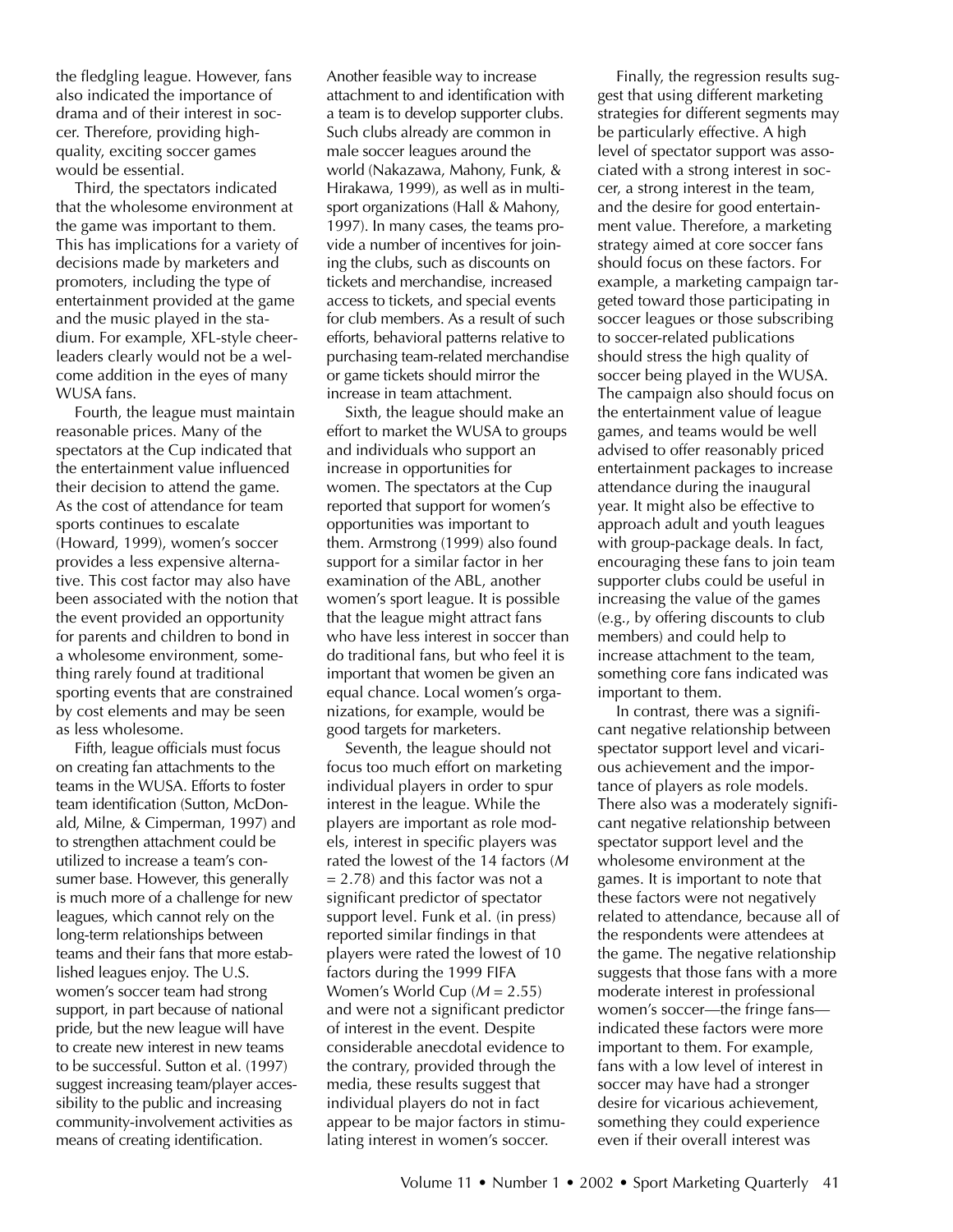low. Therefore, different marketing strategies should be used when attempting to attract these fringe fans; a campaign that focuses simply on the high quality of soccer will fail. For example, advertisements directed toward these fans should emphasize that players are role models who can have a positive impact on the lives of young children and that the games provide a wholesome environment, appropriate for children of all ages. Such advertisements could be especially effective if they were directed toward the parents of recreational players, who are less involved in the sport of soccer but have observed their children's admiration of a sport figure (e.g., Biskup & Pfister, 1999).

#### *Limitations of the Study*

There are a few limitations of the current study that suggest the need for further research. First, not all individual difference factors were identified. Although 14 factors from previous literature were utilized, 44% of the variance in spectator support level remained unexplained. More qualitative analysis is needed to identify additional motivational characteristics in order to augment understanding of spectator differences. Second, the current study did not utilize an attendance element in the dependent measure. With the advent of the new WUSA, future data collection using the SII could incorporate an attendancefrequency measure to augment the five existing items used to derive an overall level-of-support variable. Third, as is the case with much research in this area, the sample included only those who attended the event—a typical scenario in the study of sport spectators. Eventually, comparisons of attendees and nonattendees will be important in this line of research.

## **Conclusion**

The present study focused on women's professional soccer and demonstrated that consumer motivation can be partitioned into individual difference factors to better understand interest in a specific sport product. The psychometric properties of the Sport Interest Inventory (SII) were confirmed as viable for measuring individual differences in consumer motivation. The results indicate that while 14 distinct motivational characteristics could be identified among spectators, only five were useful in explaining how individuals differed in spectator support level. The five individual difference factors were sport, team, entertainment value, vicarious achievement, and role modeling; combined, they explained 54% of the variance in support for women's professional soccer. Taken together, the results suggest further investigation is needed to fully understand the characteristics of spectator motivations. Simply relying on past studies of sport spectators in other settings to predict motives in future events may be ineffective when developing marketing approaches. In particular, the significant negative relationship between interest in the Women's World Cup and both role modeling and vicarious achievement suggests far more research is needed to more fully understand the motives of sport spectators. It would be advisable to survey consumers in a specific situation before using motives to develop marketing strategies. In general, the current study provides a greater understanding of women's sports consumers, as well as some preliminary suggestions for those seeking to market similar events.

#### **References**

- Acosta, R. V., & Carpenter, L. J. (1994). The status of women in intercollegiate athletics. In S. Birrell & C. L. Cole (Eds.), *Women, sport, & culture* (pp. 111–118). Champaign, IL: Human Kinetics.
- Antonelli, D. (1994). Marketing intercollegiate women's basketball. *Sport Marketing Quarterly, 3*(2), 29–33.
- Armstrong, K. L. (1999). A quest for a market: A profile of the consumers of a professional women's basketball team and the marketing implications. *Women in Sport and Physical Activity Journal, 8*(2), 103–126.
- Bagozzi, R. P., & Yi, T. (1988). On the evaluation of structural equation models. *Journal of the Academy of Marketing Science, 16*(1), 74–94.
- Bamberger, M. (1999, December 20). Dream come true. *Sports Illustrated, 91,* pp. 46–60.
- Bentler, P. M. (1990). Comparative fit indexes in structural models. *Psychological Bulletin, 107,* 238–246.
- Bernstein, A. (1999, July 19–25). World Cup kicks off talk of pro league: Marketers learn lessons from smashing success. *Street & Smith's SportsBusiness Journal,* pp. 1, 48.
- Biskup, C., & Pfister, G. (1999). I would like to be like her/him: Are athletes rolemodels for boys and girls? *European Physical Education Review, 5,* 199–218.
- Browne, M. W., & Cudeck, R. (1993). Alternative ways of assessing model fit. In K.A. Bollen & J.S. Long (Eds.), *Testing structural equation models.* Newbury Park: Sage Publications.
- Coakley, J. J. (1998). *Sport in society: Issues and controversies* (6th ed.). Boston, MA: McGraw-Hill.
- Duncan, M. C. (1983). The symbolic dimensions of spectator sport. *Quest, 35,* 29–36.
- Foxall, G. R., & Goldsmith, R. E. (1994). *Consumer psychology for marketing.* London: Routledge.
- Funk, D. C., Mahony, D. F., Nakazawa, M., & Hirakawa, S. (in press). Development of the Sport Interest Inventory (SII): Implications for measuring unique consumer motives at sporting events. *International Journal of Sports Marketing and Sponsorship, 3*, 291–316*.*
- Funk, D. C., Ridinger, L., & Moorman, A. J. (2000, June 1–3). *An empirical examination of spectator motives in women's professional basketball.* Paper presented at the North American Society for Sport Management, Colorado Springs, CO.
- Hair, J. F., Anderson, R. E., Tatham, R. L., & Black, W. C. (1998). *Multivariate data analysis* (4th ed.). Englewood Cliffs, NJ: Prentice-Hall.
- Hall, J. S., & Mahony, D. F. (1997). Factors affecting methods used by annual giving programs: A qualitative study of NCAA Division I athletic departments. *Sport Marketing Quarterly, 6*(3), 21–30.
- Howard, D. R. (1999). The changing fanscape of big-league sports: Implications for sport managers. *Journal of Sport Management, 13,* 78–91.
- Joreskog, K. G., & Sorbom, D. (1999). *LISREL VIII.* Chicago: SPSS.
- Kahle, L. R., Kambara, K. M., & Rose, G. (1996). A functional model of fan attendance motivations for college football. *Sport Marketing Quarterly, 5*(4), 51–60.
- Kerstetter, D. L., & Kovich, G. M. (1997). The involvement profiles of Division I